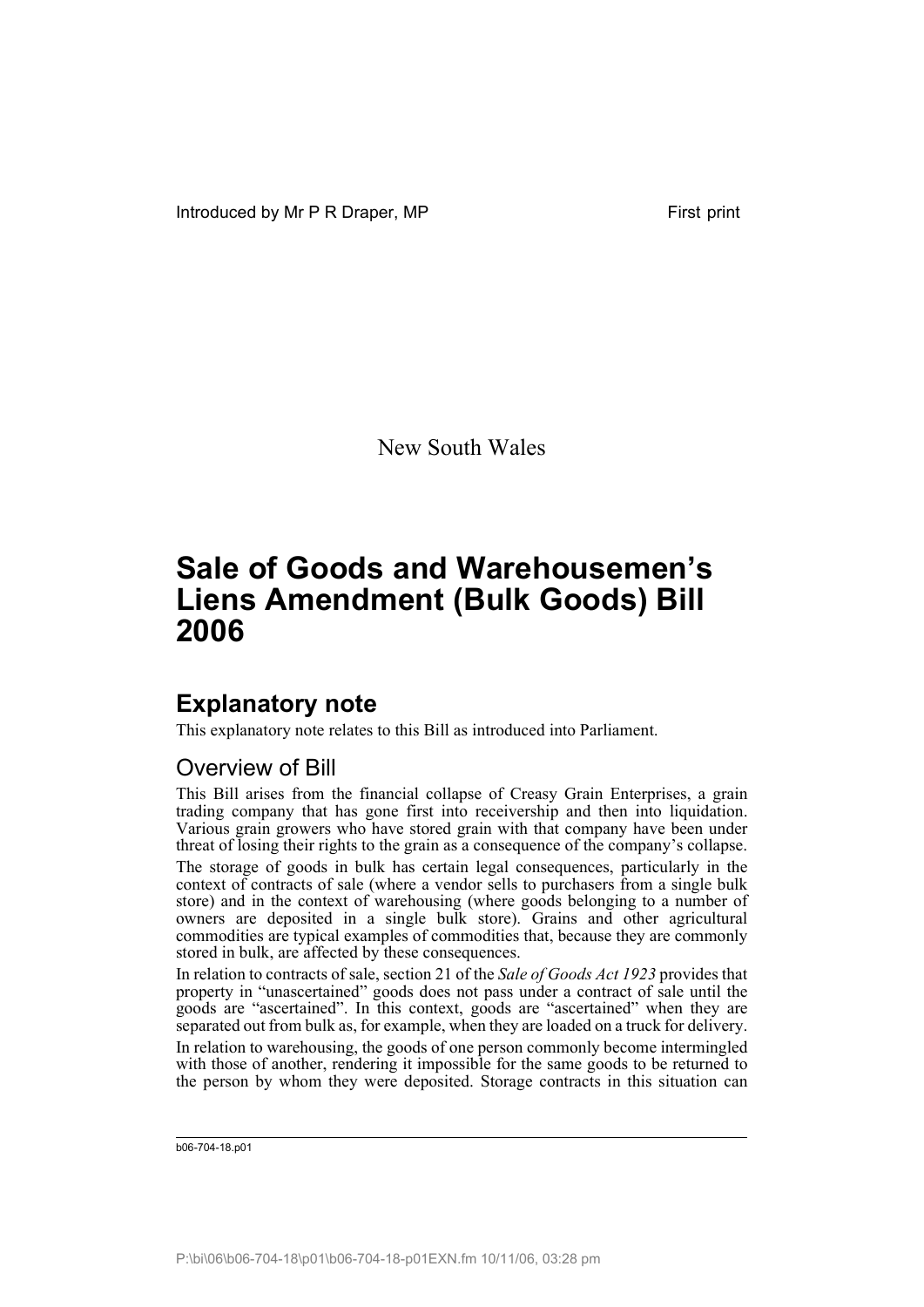Explanatory note

therefore only oblige the warehouseman to return an equivalent quantity of the same kind of goods. The High Court, in *Chapman Bros v Verco Bros & Co Ltd* [1933] 49 CLR 306, decided that, in these circumstances, property in the goods passes to the warehouseman when the goods are deposited.

The objects of this Bill are:

- (a) to amend the *Sale of Goods Act 1923* so as to provide that a purchaser of goods to be delivered from bulk storage can, by paying for them, obtain a proprietary right to those goods before they are separated out from the bulk, and
- (b) to amend the *Warehousemen's Liens Act 1935* so as to ensure that an owner of goods delivered into bulk storage retains a proprietary right to those goods after they have become part of the bulk.

### Outline of provisions

**Clause 1** sets out the name (also called the short title) of the proposed Act.

**Clause 2** provides for the commencement of the proposed Act on the date of assent.

**Clause 3** is a formal provision that gives effect to the amendments to the *Sale of Goods Act 1923* set out in Schedule 1.

**Clause 4** is a formal provision that gives effect to the amendments to the *Warehousemen's Liens Act 1935* set out in Schedule 2.

**Clause 5** provides for the repeal of the proposed Act on the day after it commences. Once the amendments have commenced the proposed Act will be spent. Section 30 of the *Interpretation Act 1987* provides that the repeal of an amending Act does not affect the amendments made by that Act.

### **Schedule 1 Amendment of Sale of Goods Act 1923**

**Schedule 1 [2]** inserts a new section 25A into the *Sale of Goods Act 1923*. The proposed section generally follows the provisions of sections 20A and 20B of the *Sale of Goods Act 1979* of the United Kingdom (other relevant provisions of that Act being substantially the same as those of the *Sale of Goods Act 1923*).

The effect of the proposed section is that, as soon as the bulk from which goods are purchased is identified and the goods paid for, the purchaser becomes an owner in common of the whole of the bulk with an undivided share equivalent to the quantity of goods that have been paid for and are due for delivery. This provision is subject to any contrary agreement by the parties.

Other provisions of the proposed section deal with part payments (part payment is payment for a corresponding part of the goods), circumstances in which the bulk is of insufficient size to allow all purchasers to receive full deliveries (the purchasers' shares in the bulk are reduced proportionately) and the relationship between co-owners of the bulk (each co-owner is taken to have given consent to deliveries and dealings in relation to other co-owners).

Explanatory note page 2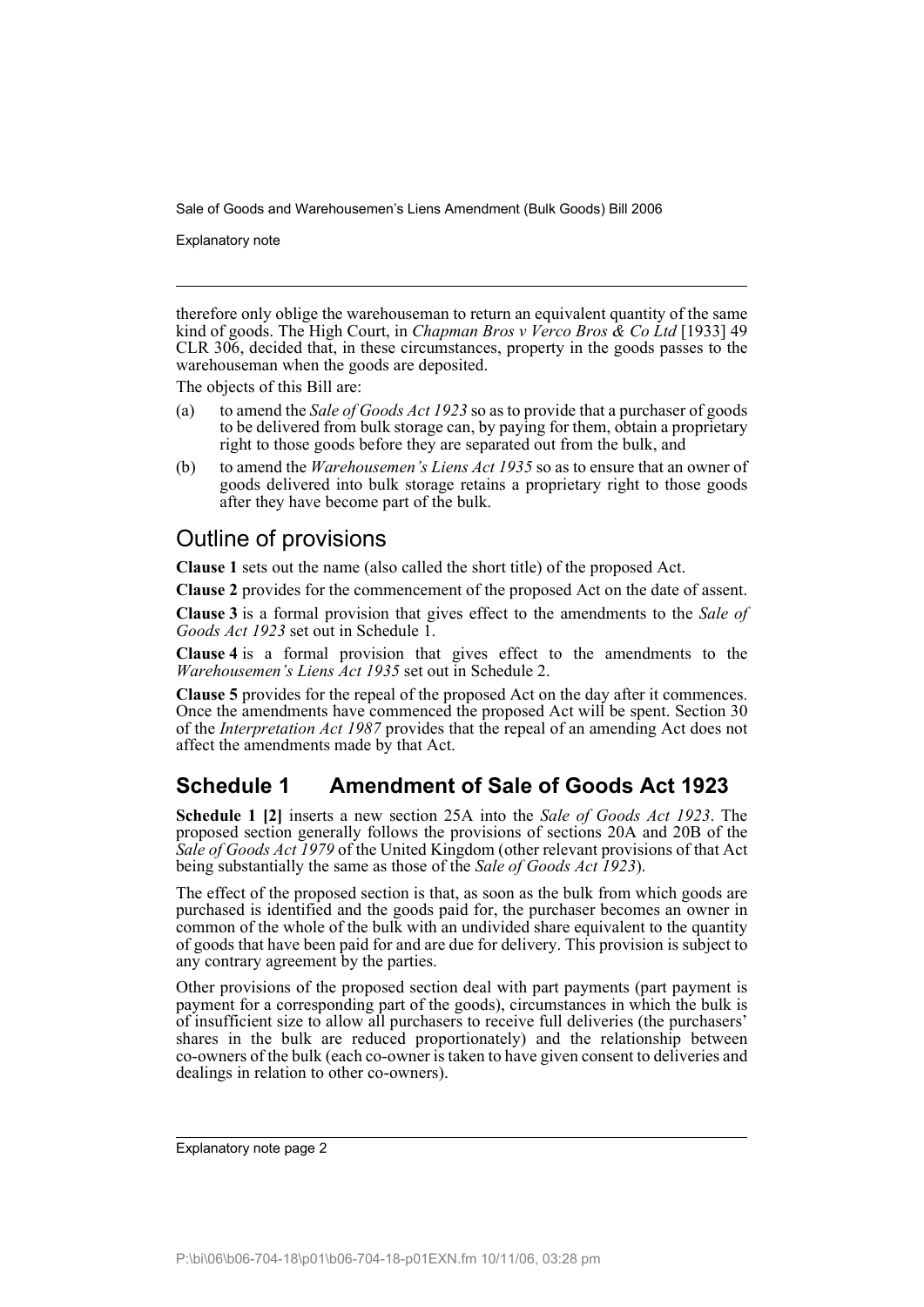Explanatory note

The proposed section will not apply to contracts of sale entered into before the commencement of the proposed Act.

**Schedule 1 [1]** makes a consequential amendment to section 21 of the *Sale of Goods Act 1923*.

#### **Schedule 2 Amendment of Warehousemen's Liens Act 1935**

**Schedule 2 [2]** inserts a new section 9A into the *Warehousemen's Liens Act 1935*. The proposed section reflects the approach taken in Schedule 1 in relation to the *Sale of Goods Act 1923*.

The effect of the proposed section is that the owner of goods that are deposited in a warehouse and become intermingled with other goods becomes an owner in common of the bulk with an undivided share equivalent to the quantity of goods that he or she has deposited. The obligations that the owner and warehouseman would have had if the goods had not become intermingled continue in relation to the owner's undivided share, so that the warehouseman's obligation to deliver back the owner's goods becomes an obligation to deliver back an equivalent quantity of goods from the bulk. This provision is subject to any contrary agreement by the parties.

Other provisions of the proposed section deal with circumstances in which the bulk is of insufficient size to allow all owners to receive full deliveries (the owners' shares in the bulk are reduced proportionately) and the relationship between co-owners of the bulk (each co-owner is taken to have given consent to deliveries and dealings in relation to other co-owners).

The proposed section will not apply to goods deposited with a warehouseman before the commencement of the proposed Act.

**Schedule 2** [1] makes a consequential amendment to the long title of the *Warehousemen's Liens Act 1935*.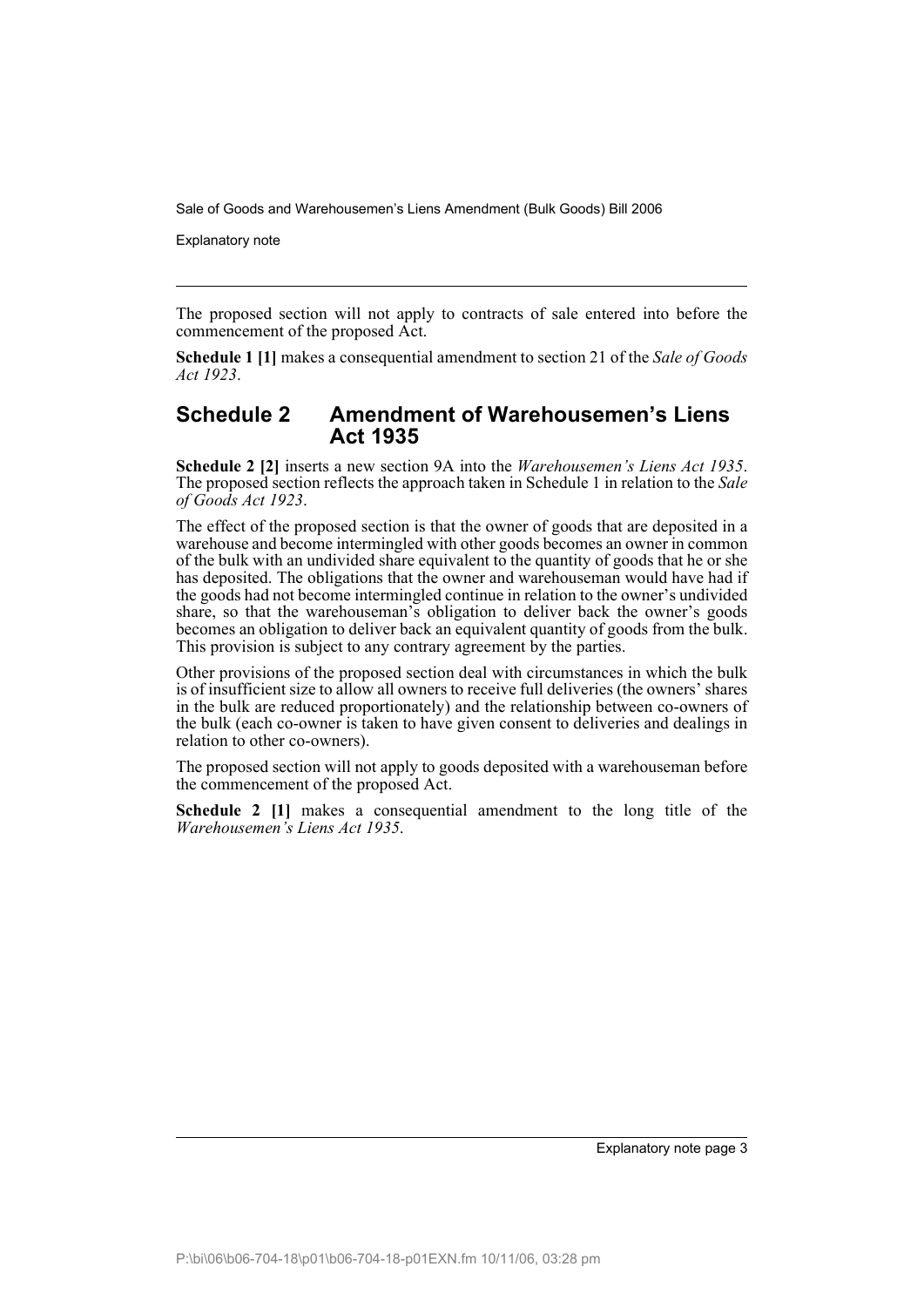Explanatory note

Explanatory note page 4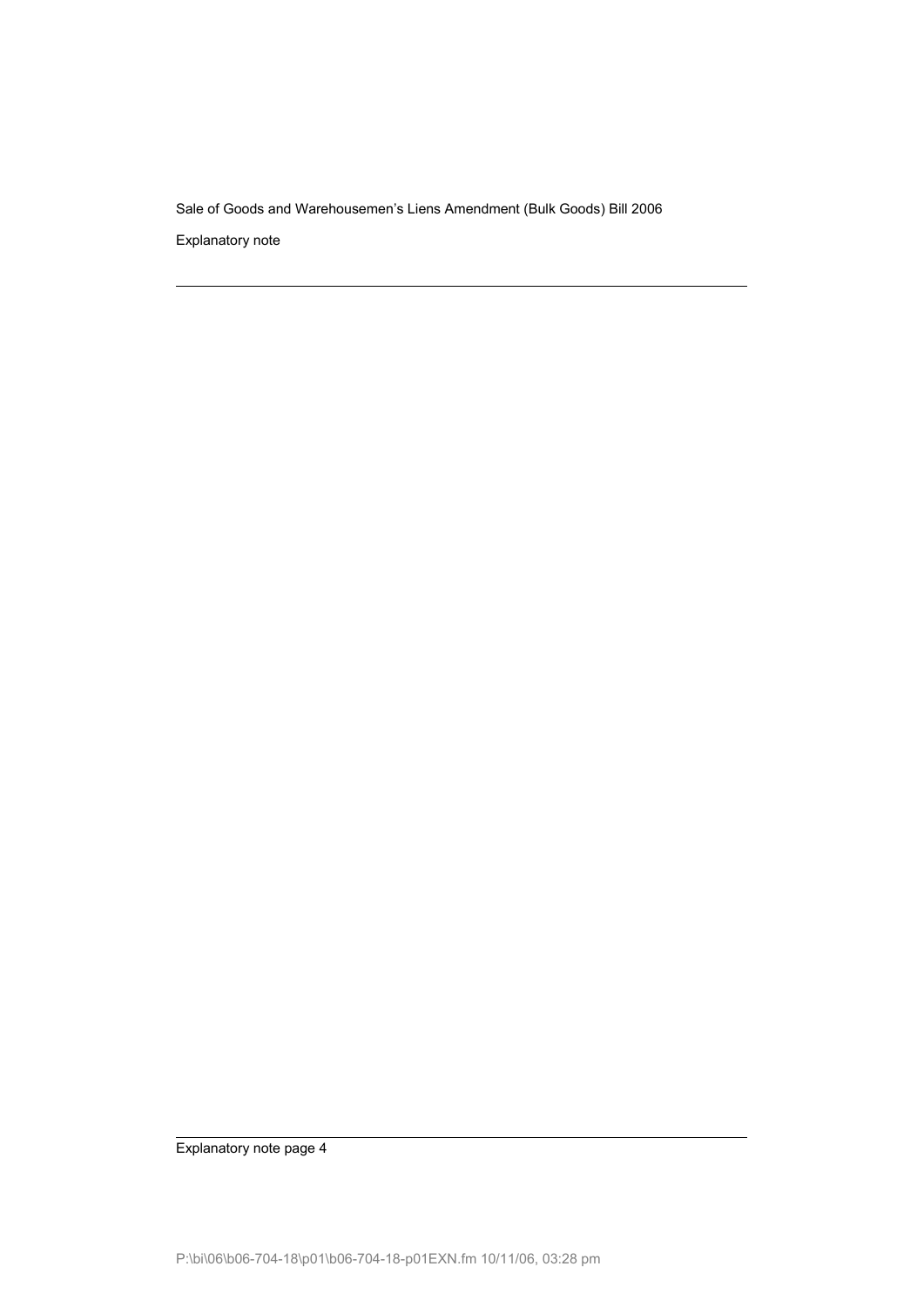New South Wales

# **Sale of Goods and Warehousemen's Liens Amendment (Bulk Goods) Bill 2006**

# **Contents**

|            |                                                  | Page          |
|------------|--------------------------------------------------|---------------|
|            | Name of Act                                      |               |
|            | Commencement                                     |               |
|            | Amendment of Sale of Goods Act 1923 No 1         | 2             |
|            | Amendment of Warehousemen's Liens Act 1935 No 19 | $\mathcal{P}$ |
| 5          | Repeal of Act                                    | 2             |
| Schedule 1 | Amendment of Sale of Goods Act 1923              | 3             |
| Schedule 2 | Amendment of Warehousemen's Liens Act 1935       | 5             |
|            |                                                  |               |

b06-704-18.p01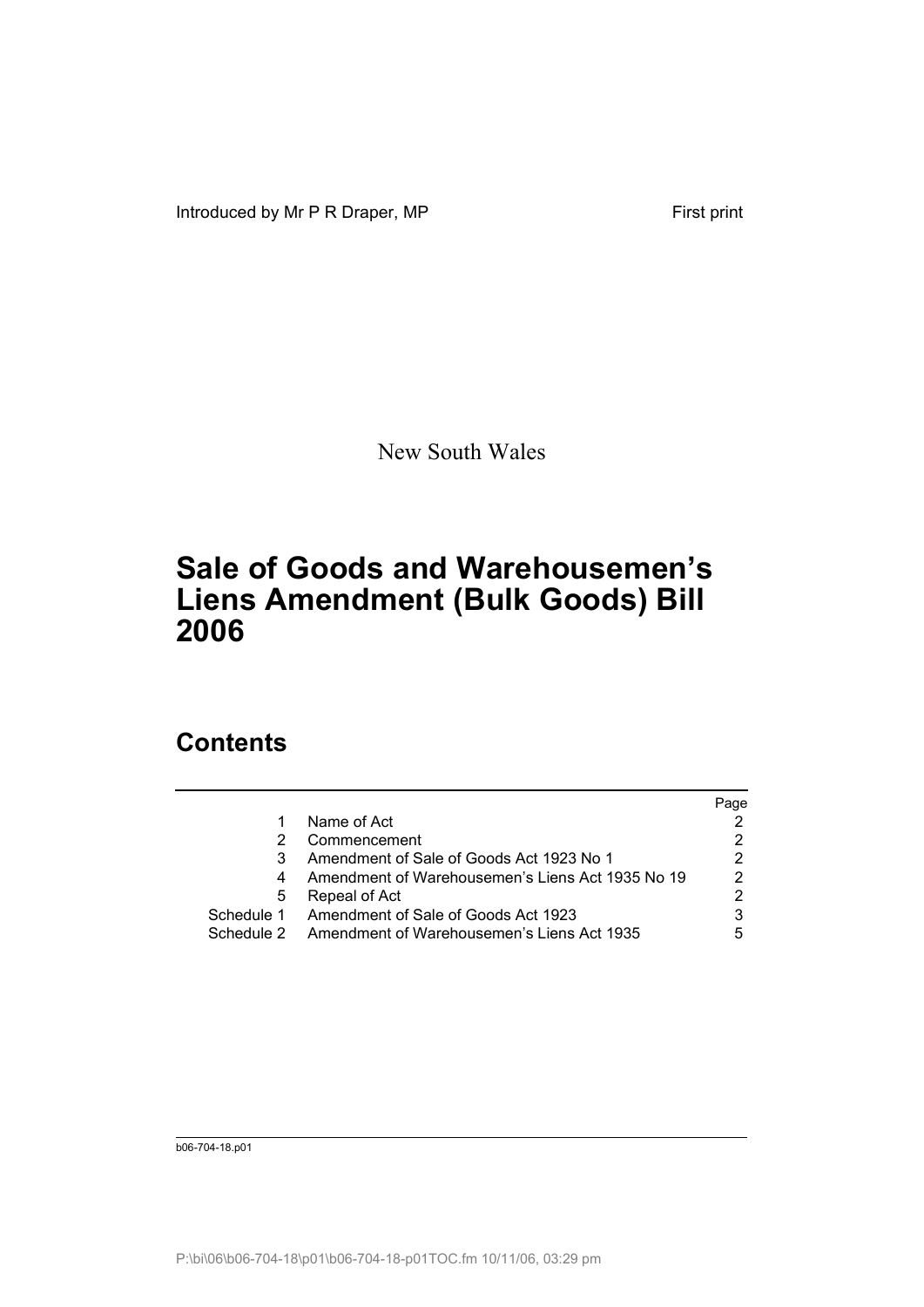**Contents** 

Page

Contents page 2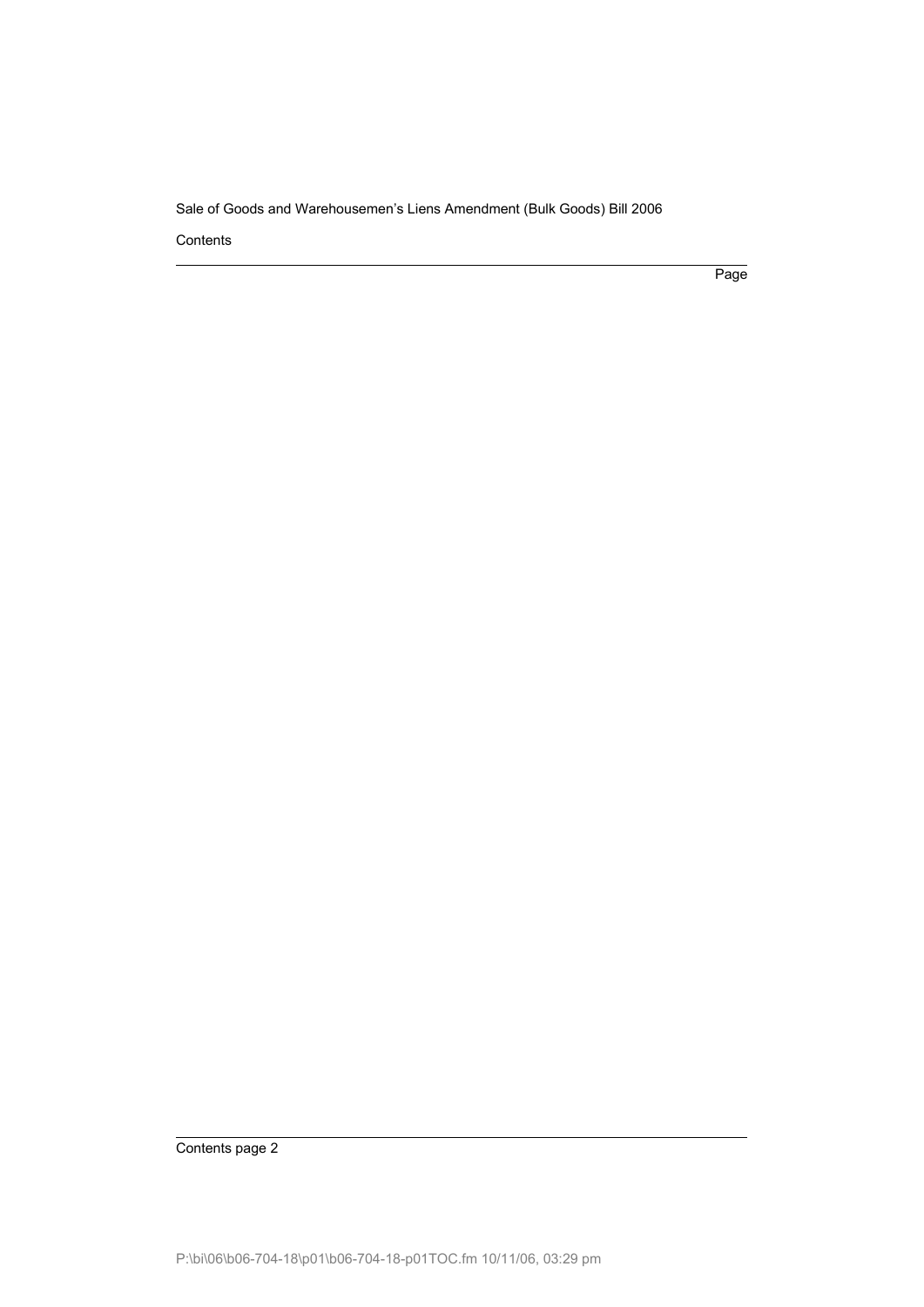New South Wales

# **Sale of Goods and Warehousemen's Liens Amendment (Bulk Goods) Bill 2006**

No , 2006

#### **A Bill for**

An Act to amend the *Sale of Goods Act 1923* and the *Warehousemen's Liens Act 1935* in relation to the sale and storage of bulk goods.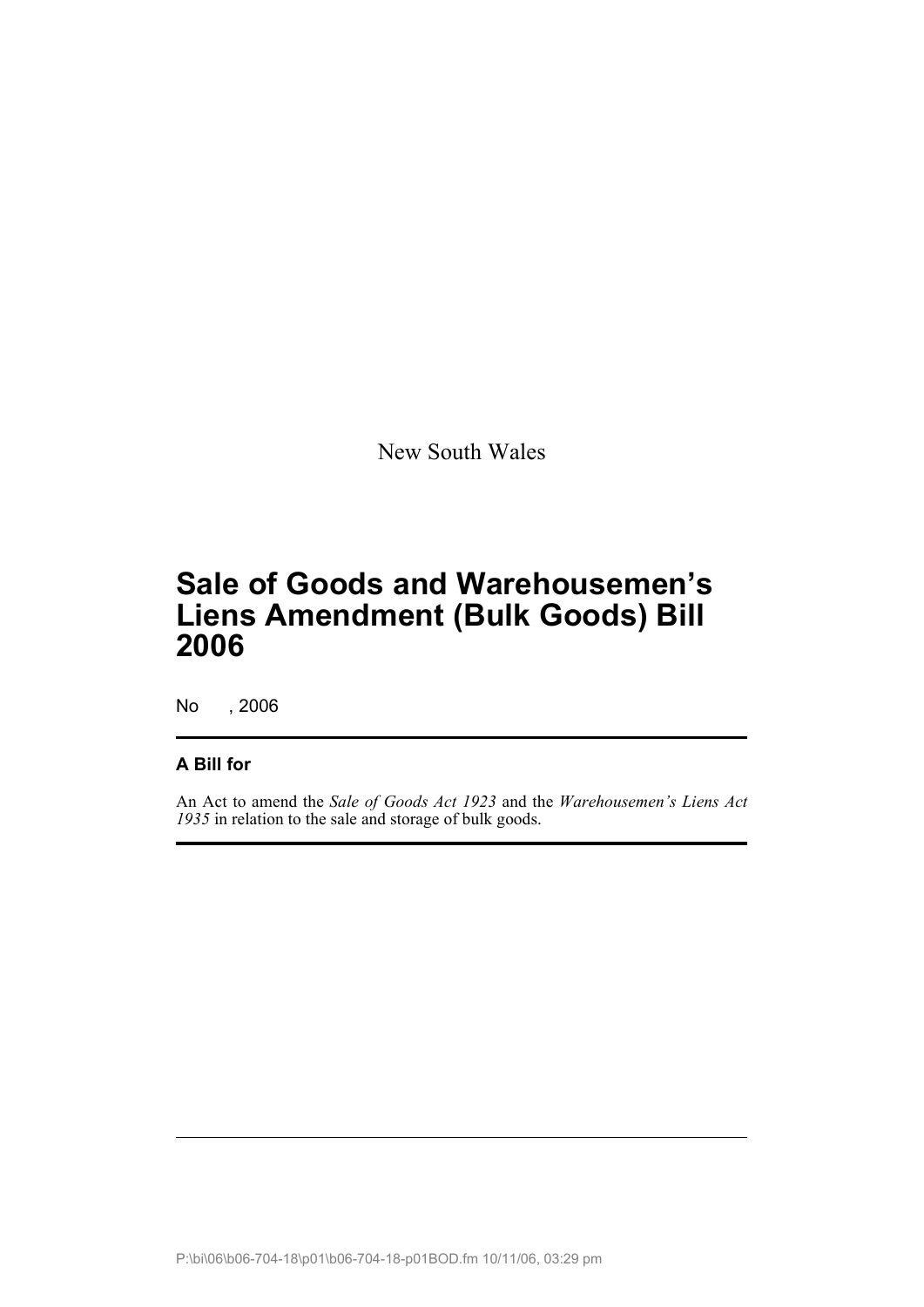|              |                      | The Legislature of New South Wales enacts:                                                                                                                | 1                            |
|--------------|----------------------|-----------------------------------------------------------------------------------------------------------------------------------------------------------|------------------------------|
| 1            |                      | <b>Name of Act</b>                                                                                                                                        | $\overline{2}$               |
|              |                      | This Act is the Sale of Goods and Warehousemen's Liens Amendment<br>(Bulk Goods) Act 2006.                                                                | 3<br>$\overline{\mathbf{4}}$ |
| $\mathbf{2}$ |                      | Commencement                                                                                                                                              | 5                            |
|              |                      | This Act commences on the date of assent to this Act.                                                                                                     | 6                            |
| 3            |                      | Amendment of Sale of Goods Act 1923 No 1                                                                                                                  | $\overline{7}$               |
|              |                      | The Sale of Goods Act 1923 is amended as set out in Schedule 1.                                                                                           | 8                            |
| 4            |                      | Amendment of Warehousemen's Liens Act 1935 No 19                                                                                                          | 9                            |
|              |                      | The <i>Warehousemen's Liens Act 1935</i> is amended as set out in<br>Schedule 2.                                                                          | 10<br>11                     |
| 5            | <b>Repeal of Act</b> |                                                                                                                                                           |                              |
|              | (1)                  | This Act is repealed on the day following the day on which this Act<br>commences.                                                                         | 13<br>14                     |
|              | (2)                  | The repeal of this Act does not, because of the operation of section 30<br>of the <i>Interpretation Act 1987</i> , affect any amendment made by this Act. | 15<br>16                     |
|              |                      |                                                                                                                                                           |                              |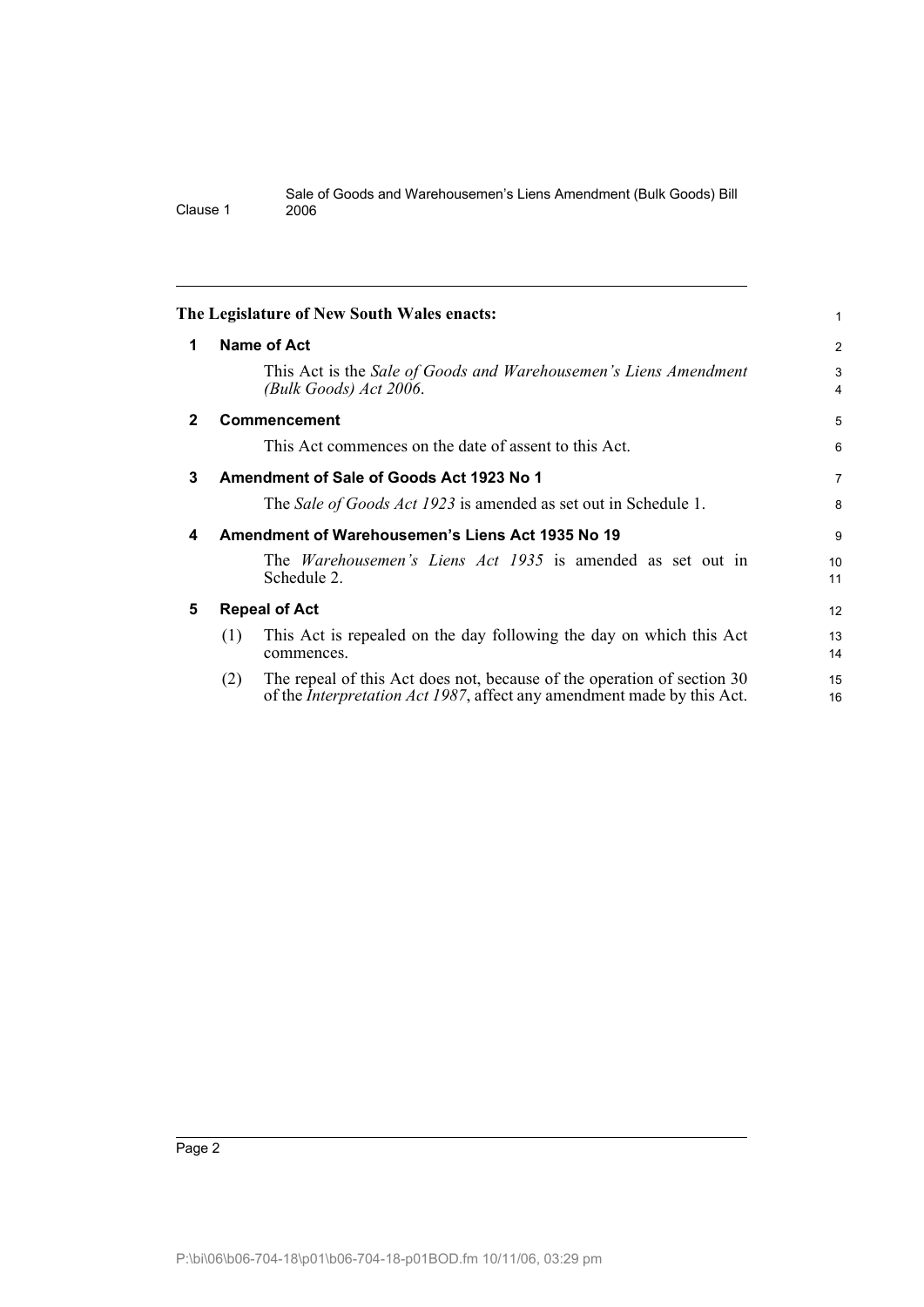Amendment of Sale of Goods Act 1923 Schedule 1

|       | <b>Schedule 1</b>                    |                                                               |     | <b>Amendment of Sale of Goods Act 1923</b>                                                                                                                                                                                      | $\mathbf{1}$         |  |
|-------|--------------------------------------|---------------------------------------------------------------|-----|---------------------------------------------------------------------------------------------------------------------------------------------------------------------------------------------------------------------------------|----------------------|--|
|       |                                      |                                                               |     | (Section 3)                                                                                                                                                                                                                     | $\overline{2}$       |  |
| [1]   | Section 21 Goods must be ascertained |                                                               |     |                                                                                                                                                                                                                                 |                      |  |
|       |                                      | Omit "Where". Insert instead "Subject to section 25A, where". |     |                                                                                                                                                                                                                                 |                      |  |
| $[2]$ | <b>Section 25A</b>                   |                                                               |     |                                                                                                                                                                                                                                 |                      |  |
|       |                                      | Insert after section 25:                                      |     |                                                                                                                                                                                                                                 |                      |  |
|       | <b>25A</b>                           |                                                               |     | Contracts of sale for goods forming part of bulk quantity (cf Sale of<br>Goods Act 1979 of the United Kingdom, sections 20A and 20B)                                                                                            | 7<br>8               |  |
|       |                                      | (1)                                                           |     | This section applies to a contract of sale for a specified quantity<br>of unascertained goods of which some or all form part of a single<br>bulk quantity of goods of the same kind <i>(the bulk)</i> if:                       | 9<br>10<br>11        |  |
|       |                                      |                                                               | (a) | the bulk is identified, either in the contract or by<br>subsequent agreement between the parties, and                                                                                                                           | 12<br>13             |  |
|       |                                      |                                                               | (b) | the buyer has paid for some or all of the goods that form<br>part of the bulk.                                                                                                                                                  | 14<br>15             |  |
|       |                                      | (2)                                                           |     | Unless the parties agree otherwise:                                                                                                                                                                                             | 16                   |  |
|       |                                      |                                                               | (a) | property in an undivided share in the bulk is transferred to<br>the buyer, and                                                                                                                                                  | 17<br>18             |  |
|       |                                      |                                                               | (b) | the buyer becomes an owner in common of the bulk,                                                                                                                                                                               | 19                   |  |
|       |                                      |                                                               |     | as soon as both of the conditions referred to in subsection (1) have<br>been met.                                                                                                                                               | 20<br>21             |  |
|       |                                      | (3)                                                           |     | The buyer's undivided share in the bulk at any time is such share<br>as, at that time, is equivalent to the quantity of goods paid for and<br>due to the buyer out of the bulk divided by the quantity of goods<br>in the bulk. | 22<br>23<br>24<br>25 |  |
|       |                                      | (4)                                                           |     | If at any time the aggregate of all buyers' undivided shares in the<br>bulk exceeds the whole of the bulk, those shares are to be reduced<br>proportionately so that their aggregate is equal to the bulk.                      | 26<br>27<br>28       |  |
|       |                                      | (5)                                                           |     | If a buyer has paid for some only of the goods due to the buyer<br>out of the bulk, any delivery to the buyer out of the bulk is to be<br>attributed to the goods for which payment has been made.                              | 29<br>30<br>31       |  |
|       |                                      | (6)                                                           |     | Part payment for any goods is taken to be payment for a<br>corresponding part of the goods.                                                                                                                                     | 32<br>33             |  |
|       |                                      | (7)                                                           |     | A person who becomes an owner in common of the bulk is taken<br>to consent to:                                                                                                                                                  | 34<br>35             |  |

Page 3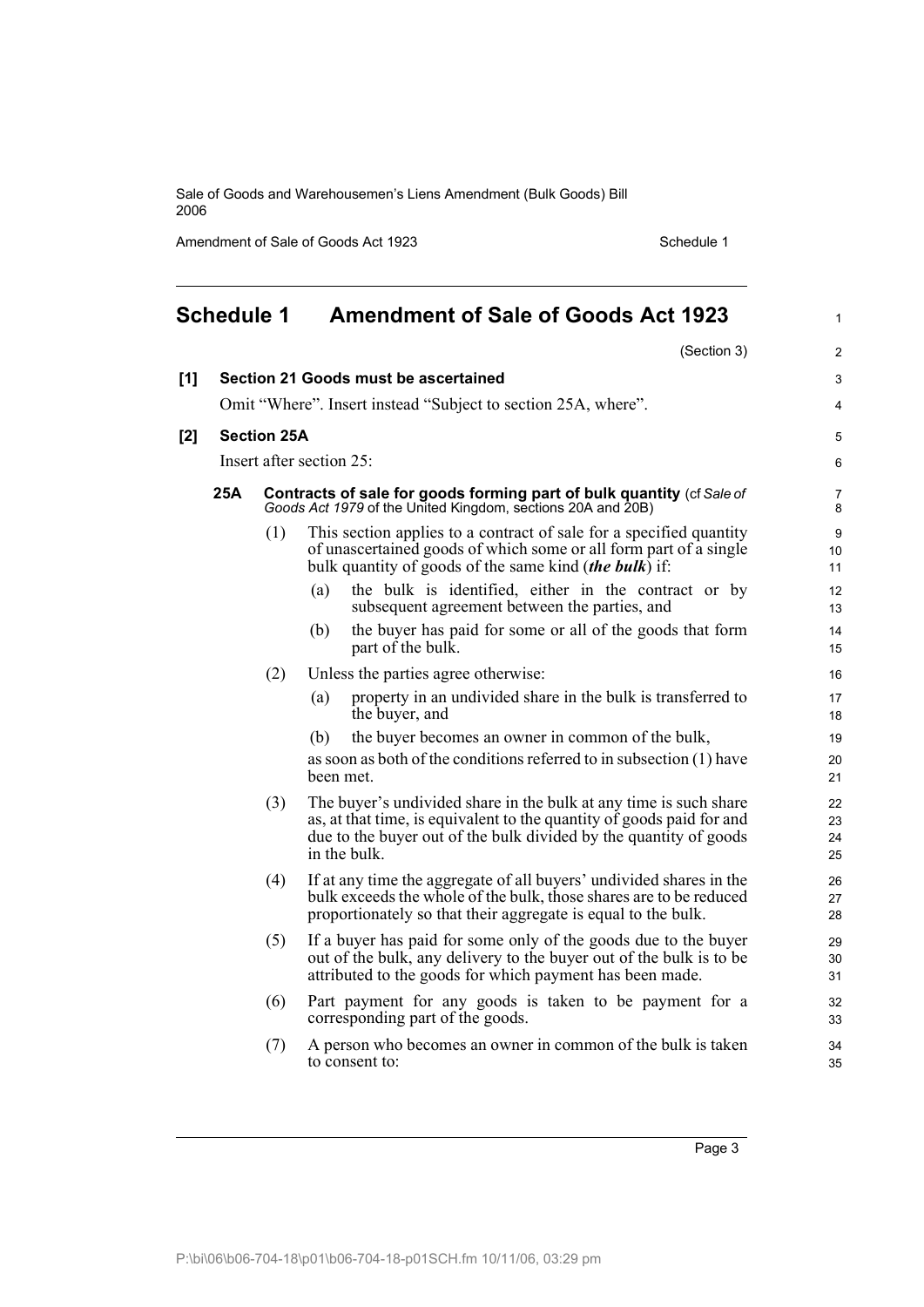(a) any delivery of goods out of the bulk to any other owner in common of the bulk, being goods that are due to that other owner under a contract to which this section applies, and

- (b) any dealing with, or removal, delivery or disposal of, goods in the bulk by any other owner in common of the bulk, but only to the extent of that other owner's undivided share in the bulk.
- (8) No cause of action lies against any person by reason of that person's having acted in accordance with subsection (7) (a) or (b) in reliance on the consent that exists by virtue of that subsection.
- (9) Nothing in this section:
	- (a) imposes an obligation on a buyer of goods out of the bulk to compensate any other buyer of goods out of the bulk for any shortfall in the quantity of goods received by that other buyer, or
	- (b) affects any contract or other arrangement between buyers of goods out of the bulk for adjustments between themselves, or
	- (c) affects the rights of any buyer under a contract to which this section applies.
- (10) This section does not apply to a contract of sale entered into before the commencement of the *Sale of Goods and Warehousemen's Liens Amendment (Bulk Goods) Act 2006*.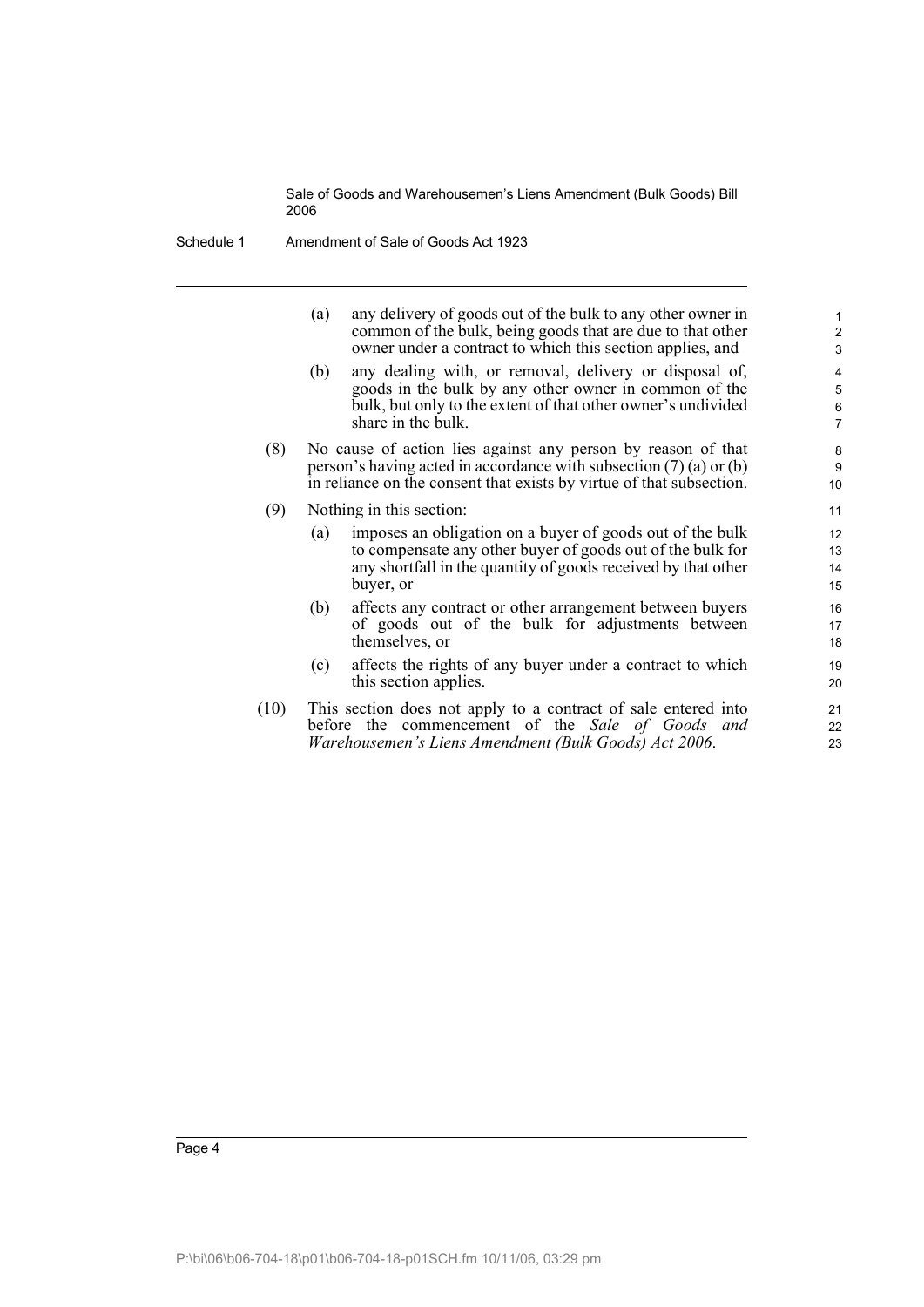Amendment of Warehousemen's Liens Act 1935

#### **Schedule 2 Amendment of Warehousemen's Liens Act 1935**

 $(Confin A)$ 

1 2

|     |                                                  |                           |                                                                                                                                                                                                                                                                                                         | (Section 4)                                                                                                                                                                                                                                                                      | 3                          |
|-----|--------------------------------------------------|---------------------------|---------------------------------------------------------------------------------------------------------------------------------------------------------------------------------------------------------------------------------------------------------------------------------------------------------|----------------------------------------------------------------------------------------------------------------------------------------------------------------------------------------------------------------------------------------------------------------------------------|----------------------------|
| [1] |                                                  | Long title                |                                                                                                                                                                                                                                                                                                         |                                                                                                                                                                                                                                                                                  | 4                          |
|     | Insert "; and for other purposes" after "liens". |                           |                                                                                                                                                                                                                                                                                                         |                                                                                                                                                                                                                                                                                  | 5                          |
| [2] | <b>Section 9A</b>                                |                           |                                                                                                                                                                                                                                                                                                         |                                                                                                                                                                                                                                                                                  |                            |
|     | Insert after section 9:                          |                           |                                                                                                                                                                                                                                                                                                         |                                                                                                                                                                                                                                                                                  |                            |
|     | 9Α                                               | <b>Intermingled goods</b> |                                                                                                                                                                                                                                                                                                         |                                                                                                                                                                                                                                                                                  |                            |
|     |                                                  | (1)                       | This section applies to goods that have been deposited with a<br>warehouse man by their owner, or by his or her authority, and that<br>have become intermingled with other goods of the same kind<br>owned by, or deposited with, the warehouse man so as to form a<br>single bulk quantity (the bulk). |                                                                                                                                                                                                                                                                                  |                            |
|     |                                                  | (2)                       |                                                                                                                                                                                                                                                                                                         | Unless the parties otherwise agree:                                                                                                                                                                                                                                              | 14                         |
|     |                                                  |                           | (a)                                                                                                                                                                                                                                                                                                     | the owner's property in the goods becomes property in an<br>undivided share in the bulk, and                                                                                                                                                                                     | 15<br>16                   |
|     |                                                  |                           | (b)                                                                                                                                                                                                                                                                                                     | the owner becomes an owner in common of the bulk, and                                                                                                                                                                                                                            | 17                         |
|     |                                                  |                           | (c)                                                                                                                                                                                                                                                                                                     | subject to paragraph (d), the owner and warehouseman<br>each have, in relation to the owner's undivided share in the<br>bulk, the same obligations as they would have had in<br>relation to the goods had they not become part of the bulk,<br>and                               | 18<br>19<br>20<br>21<br>22 |
|     |                                                  |                           | (d)                                                                                                                                                                                                                                                                                                     | the warehouse man's obligation to deliver the goods to, or<br>to the order of, the owner becomes an obligation to deliver<br>an equivalent quantity of goods out of the bulk to, or to the<br>order of, the owner,                                                               | 23<br>24<br>25<br>26       |
|     |                                                  |                           |                                                                                                                                                                                                                                                                                                         | as from the time the goods become part of the bulk.                                                                                                                                                                                                                              | 27                         |
|     |                                                  | (3)                       |                                                                                                                                                                                                                                                                                                         | The owner's undivided share in the bulk at any time is such share<br>as, at that time, is equivalent to the quantity of goods that have<br>been deposited by the owner less the quantity of goods that have<br>been delivered out of the bulk to, or to the order of, the owner. | 28<br>29<br>30<br>31       |
|     |                                                  | (4)                       |                                                                                                                                                                                                                                                                                                         | If at any time the aggregate of all owners' undivided shares in the<br>bulk exceeds the whole of the bulk, those shares are to be reduced<br>proportionately so that their aggregate is equal to the bulk.                                                                       | 32<br>33<br>34             |
|     |                                                  | (5)                       |                                                                                                                                                                                                                                                                                                         | A person who becomes an owner in common of the bulk is taken<br>to consent to:                                                                                                                                                                                                   | 35<br>36                   |

Page 5